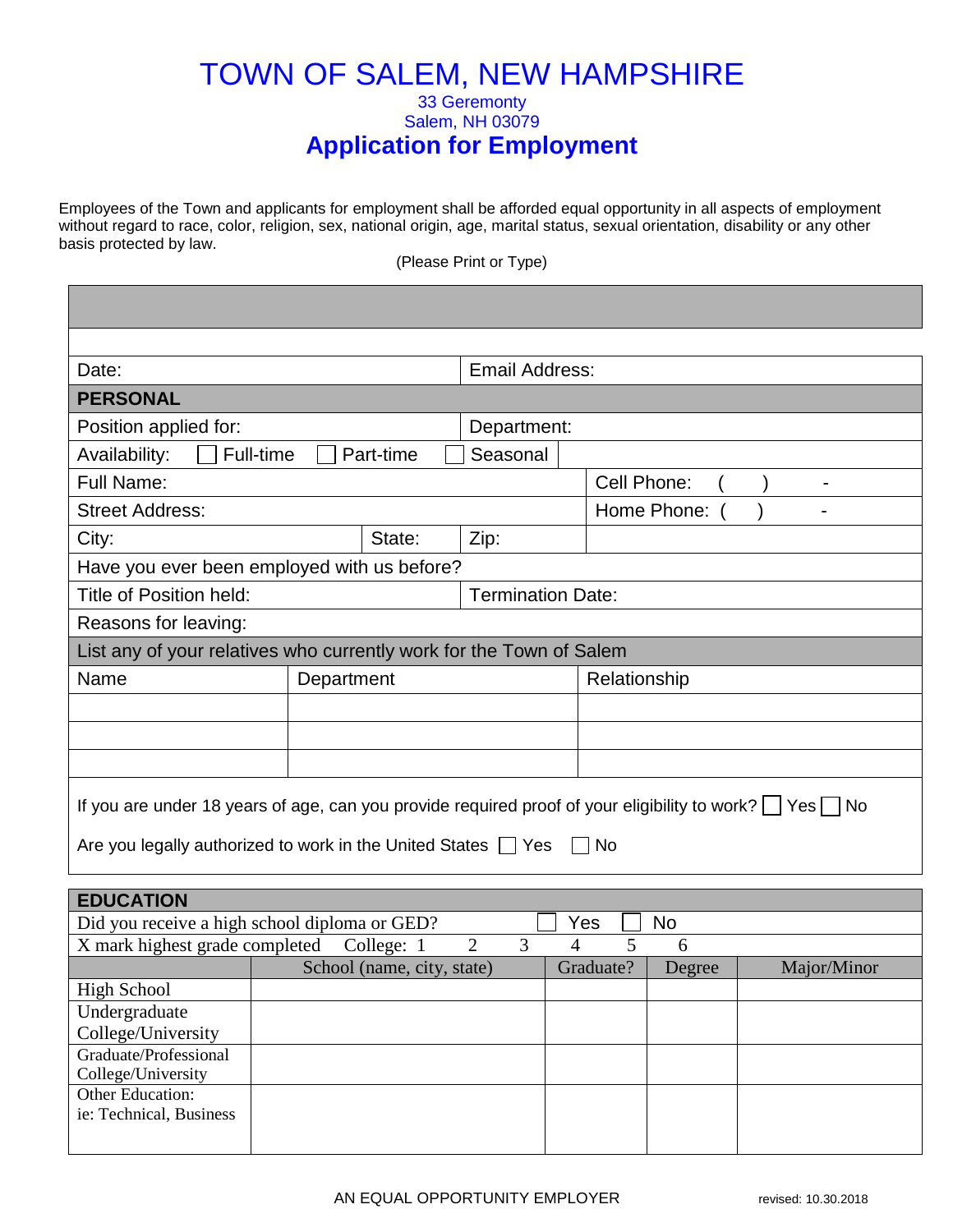## **EMPLOYMENT HISTORY**

(List most recent employer first. Please account for any gaps in employment record)

| Company:                                                  | Your Title:           |
|-----------------------------------------------------------|-----------------------|
| <b>Street Address:</b>                                    | <b>Employed From:</b> |
| City, State, Zip:                                         | <b>Employed To:</b>   |
| May we contact your present employer?<br><b>No</b><br>Yes |                       |
| Responsibilities:                                         |                       |
|                                                           |                       |
|                                                           |                       |
| Supervisor's name:                                        | Phone No: (           |
| Reason for leaving:                                       |                       |
|                                                           |                       |

| Company:                                   | Your Title:           |
|--------------------------------------------|-----------------------|
| <b>Street Address:</b>                     | <b>Employed From:</b> |
| City, State, Zip:                          | <b>Employed To:</b>   |
| May we contact this employer?<br>Yes<br>No |                       |
| Responsibilities:                          |                       |
|                                            |                       |
|                                            |                       |
| Supervisor's name:                         | Phone No:             |
| Reason for leaving:                        |                       |
|                                            |                       |

| Company:                                                 | Your Title:           |
|----------------------------------------------------------|-----------------------|
| <b>Street Address:</b>                                   | <b>Employed From:</b> |
| City, State, Zip:                                        | Employed To:          |
| May we contact this employer? $\Box$<br>Yes<br><b>No</b> |                       |
| Responsibilities:                                        |                       |
|                                                          |                       |
|                                                          |                       |
| Supervisor's name:                                       | Phone No:             |
| Reason for leaving:                                      |                       |
|                                                          |                       |

| Company:                                              | Your Title:                           |
|-------------------------------------------------------|---------------------------------------|
| <b>Street Address:</b>                                | <b>Employed From:</b>                 |
| City, State, Zip:                                     | <b>Employed To:</b>                   |
| May we contact this employer? $\Box$ Yes<br><b>No</b> |                                       |
| Responsibilities:                                     |                                       |
|                                                       |                                       |
|                                                       |                                       |
| Supervisor's name:                                    | Phone No:<br>$\overline{\phantom{0}}$ |
| Reason for leaving:                                   |                                       |
|                                                       |                                       |
|                                                       |                                       |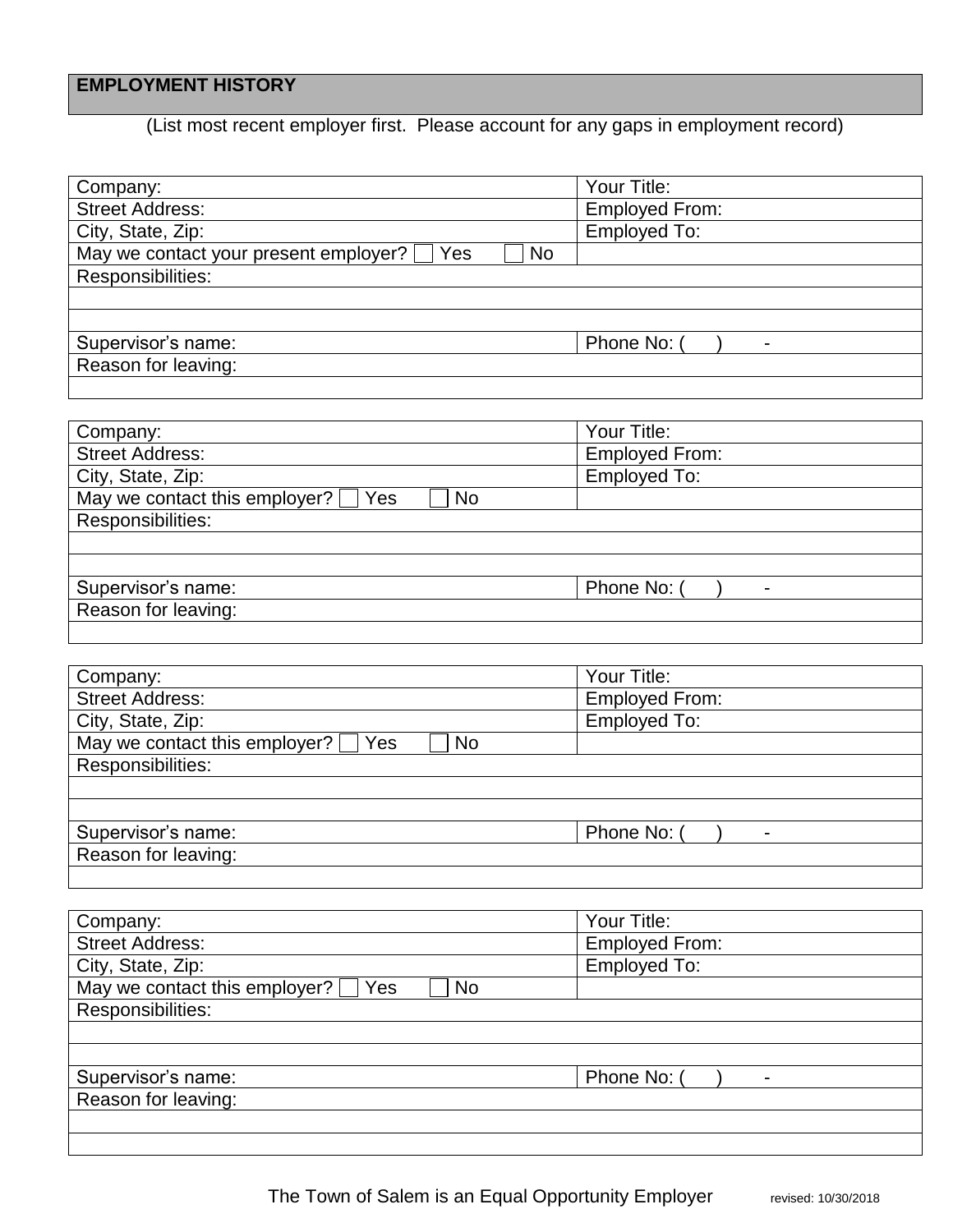| <b>MILITARY</b>                                                                                    |
|----------------------------------------------------------------------------------------------------|
| Have you ever served in the U.S. Armed Forces?<br><b>No</b><br>Yes                                 |
| If yes, what branch?                                                                               |
| Training/MOS:                                                                                      |
| Describe any training received which would be relevant to the position for which you are applying: |
|                                                                                                    |
|                                                                                                    |

# **SPECIFIC SKILLS**

List technical / professional licenses or certifications you hold:

List office machines, heavy equipment, vehicles and other machinery you can operate:

Indicate any specialized training you have received:

| <b>DRIVING HISTORY</b> (Use additional sheets as necessary)                               |                                                                 |                    |  |  |  |
|-------------------------------------------------------------------------------------------|-----------------------------------------------------------------|--------------------|--|--|--|
|                                                                                           |                                                                 |                    |  |  |  |
| List ALL presently unexpired motor vehicle operator's licenses you hold:                  |                                                                 |                    |  |  |  |
| License #:                                                                                | <b>Issuing State:</b>                                           | Expires:<br>Type:  |  |  |  |
| License #:                                                                                | <b>Issuing State:</b>                                           | Expires:<br>Type:  |  |  |  |
|                                                                                           | Provide complete motor vehicle accident record for past 3 years |                    |  |  |  |
| Dates                                                                                     | Nature of Accident (Head-on, Rear-end, etc.)                    |                    |  |  |  |
| Last Accident:                                                                            |                                                                 |                    |  |  |  |
| Next previous:                                                                            |                                                                 |                    |  |  |  |
| <b>Next Previous:</b>                                                                     |                                                                 |                    |  |  |  |
|                                                                                           |                                                                 |                    |  |  |  |
| Indicate ALL traffic convictions during the past 7 years (other than parking violations): |                                                                 |                    |  |  |  |
| Location                                                                                  | Date                                                            | <b>Description</b> |  |  |  |
|                                                                                           |                                                                 |                    |  |  |  |
|                                                                                           |                                                                 |                    |  |  |  |
| Indicate dates of ALL license suspensions or forfeitures during the past 7 years          |                                                                 |                    |  |  |  |
| Date                                                                                      | Type (Circle one)                                               |                    |  |  |  |
|                                                                                           |                                                                 |                    |  |  |  |
|                                                                                           |                                                                 |                    |  |  |  |
|                                                                                           |                                                                 |                    |  |  |  |
|                                                                                           |                                                                 |                    |  |  |  |

| <b>CRIMINAL HISTORY</b>                                                                   |
|-------------------------------------------------------------------------------------------|
| Have you ever been convicted of a crime that has not been annulled by a court?            |
| $Yes \Box$<br>No l                                                                        |
| If yes, explain fully (Conviction will not automatically disqualify you from employment). |
| When:                                                                                     |
| Where:                                                                                    |
| Case Disposition:                                                                         |